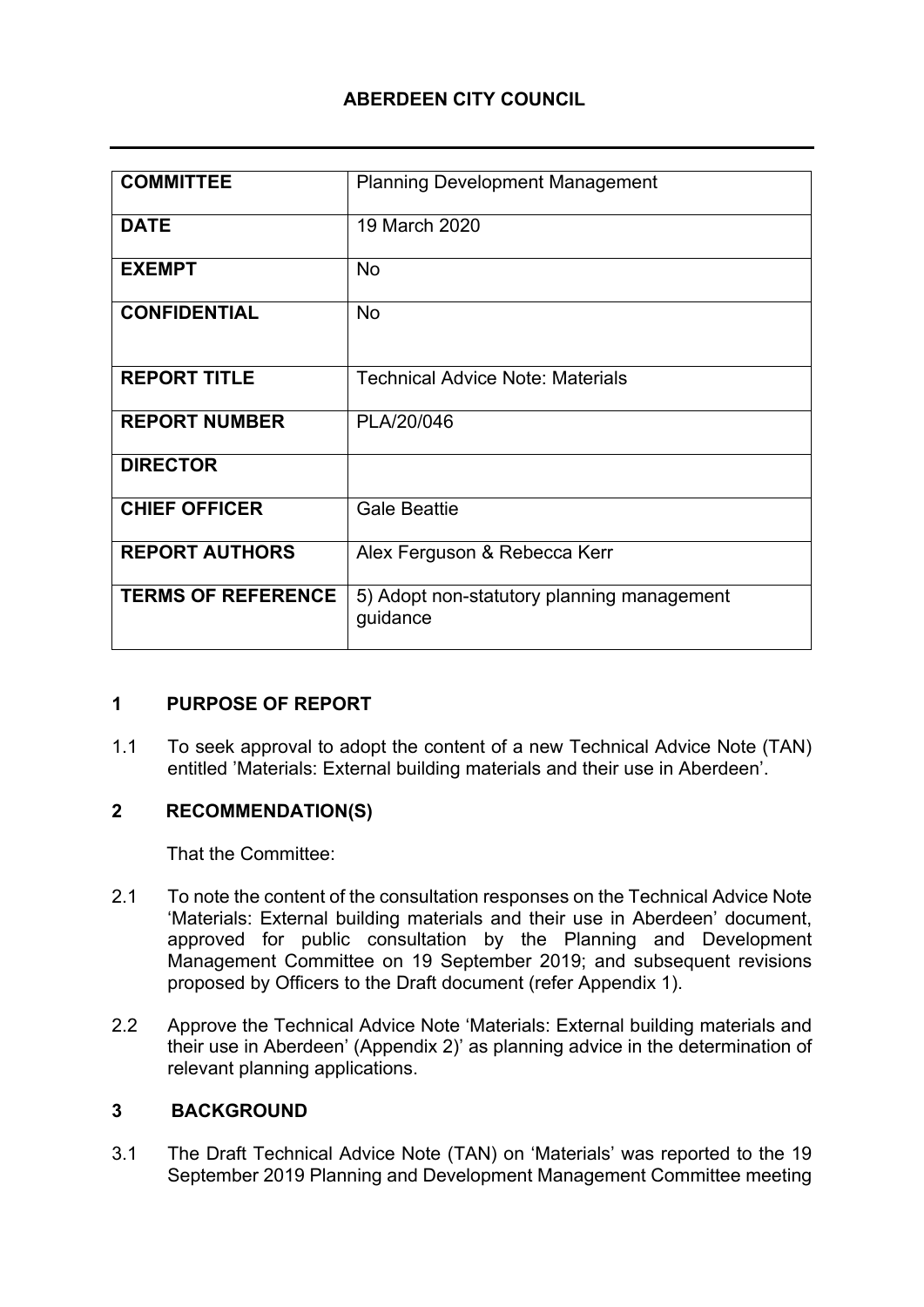(Report Number: PLA/19/306). Members approved a minimum 4-week period of public consultation exercise and for Officers to report the findings of the public consultation back to this Committee within 6 months. This is the subject of this Report.

- 3.2 The Materials TAN provides technical guidance on a selection of different materials that could be used in the external walls and roofs of new buildings across the city.
- 3.3 The document has been prepared in the context of Aberdeen Local Development Plan (2017) Policy D1 – Quality Placemaking by Design, which states that all development must ensure high standards of design and have a strong and distinctive sense of place.
- 3.4 The Aberdeen Local Development Plan 2017 is supported by statutory Supplementary Guidance (SGs) and non-statutory advice such as Technical Advice Notes (TANs) and Local Planning Advice (LPA). This document will be progressed as a Technical Advice Note to the adopted Local Development Plan, and at the relevant time be carried forward as Technical Advice Note to the emerging Aberdeen Local Development Plan 2022.

### **Public Consultation – Results**

- 3.5 The public consultation on the Draft Materials TAN ran for a period of 4 weeks from Monday 11 November 2019 to Monday 9 December 2019. The document was made available and publicised during the consultation period by the following methods:
	- Publication of document on Aberdeen City Council 'Consultation Hub' <https://consultation.aberdeencity.gov.uk/>
	- Hard copy of Draft document available for review at Marischal College, between 9am and 5pm Monday to Friday, and in the Aberdeen Central library during its normal opening hours.
	- Press release issued on the Council's website advertising the consultation period, including how to view and comment on the Draft document. And social media post on the Council's Facebook page the week prior to the end of the consultation to encourage responses.
	- Press advert placed in the P&J newspaper on Monday 11 November to advertise the consultation period.
	- Notification (email) of the consultation sent to statutory consultees and all Community Councils.
- 3.6 Following the Committee meeting on 19 September 2019 a news story was reported on by the Evening Express on the Draft Materials TAN on 22 September 2019 with the title "Guidance on building materials to protect Aberdeen's historic buildings" which helped advertise the topic and forthcoming consultation.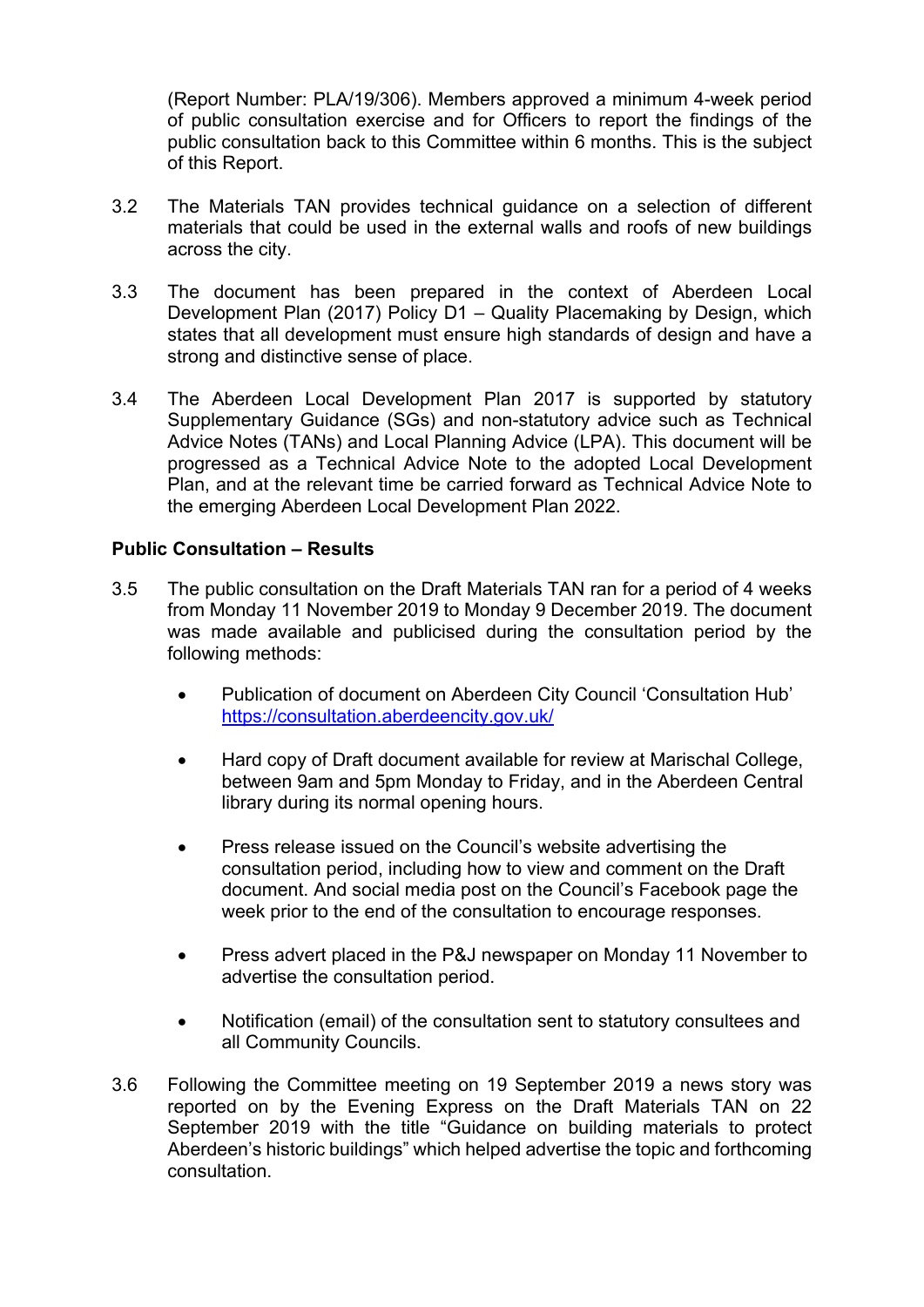- 3.7 A total of 5 responses were received from the Consultation and are recorded alongside the Officer response and recommended actions (See Appendix 1), with full versions of representations viewed upon request. The responses noted that consideration should be given to external building materials susceptibility to vandalism. Concern was also expressed from one respondent over the loss of granite buildings or their replacement with buildings featuring a high proportion of glass. Another respondent expressed concern that a type of pointing called 'cherry caulking' was not mentioned in the document. However, in summary, responses were supportive and complimentary of the content and approach taken by the Draft Materials TAN.
- 3.8 In addition to the above responses, a very positive and informative meeting was held between a local a granite merchants and Planning Officers. As a result of this, some of the text within the document has been revised in relation to the use of imported granite.
- 3.9 The timing of the consultation process coincided with 'World Children's Day', and the opportunity for children and young adults to communicate concerns and wishes to decision makers. As part of the Council's awareness raising campaign linked to Child Friendly Cities, the Draft Materials TAN was therefore presented to a panel of young people. We explored young people's understanding of the homes they live in, their architectural style and how the materials around them give us a 'sense of place'. We discussed the importance of external building material choices, as well as physically looking at a range of sample materials to discuss what young children liked and what they would build their houses from. This engagement exercise highlighted the importance of granite to Aberdeen's sense of place, and the blandness of some modern materials such as renders. Young children liked the idea of introducing green walls into buildings in the future, as well as colour, whether through interesting use of timber cladding or the softer colours of natural stone.
- 3.10 The Materials TAN will be reviewed in line with Proposed Aberdeen Local Development Plan 2020 processes.

### **Strategic Environmental Assessment**

3.11 A SEA assessment was required as the proposed guidance falls within the 'sets the framework for future development consent of projects' remit. The Pre-Screening notification was submitted to SEA Gateway and the Consultation Authorities which determined that neither a SEA nor SEA Screening was required as the plan was unlikely to have any significant environmental consequences. It could be considered that the Draft Materials TAN has an indirect but positive impact on the environment by promoting and ensuring adequate consideration of the sustainability and life-cycle of materials.

## **4 FINANCIAL IMPLICATIONS**

- 4.1 There are no financial implications arising from approval of this report.
- 4.2 As a major landowner in the city, proposals for the development of land and assets owned by Aberdeen City Council will, where this is applicable, be subject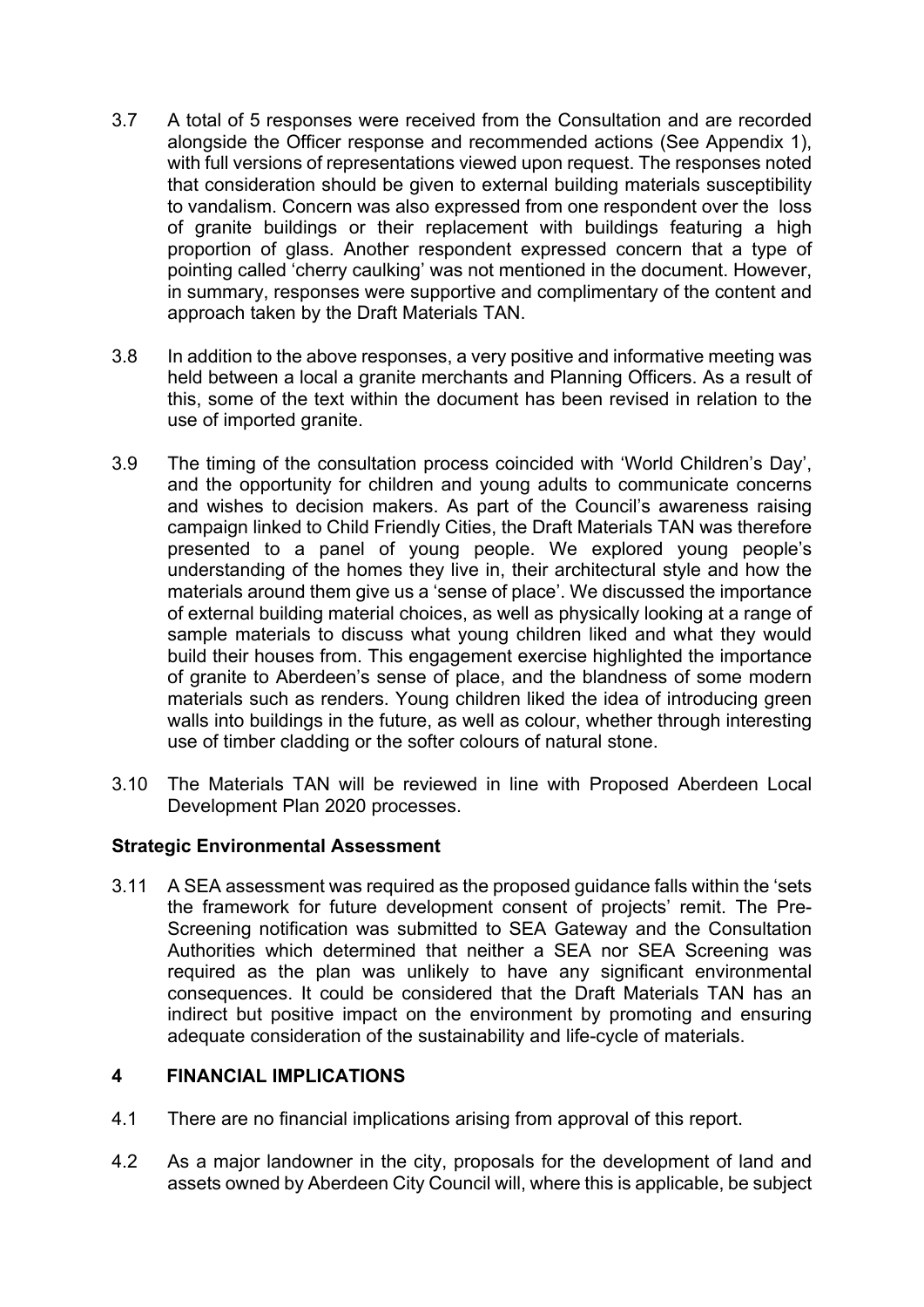to assessment in line with the principles and standards set out in the Technical Advice Note.

# **5 LEGAL IMPLICATIONS**

5.1 There are no legal implications arising from approval of this report.

# **6 MANAGEMENT OF RISK**

| Category            | <b>Risk</b>                                                                                                                                                                                                                                                             | Low $(L)$            | <b>Mitigation</b>                                                                                                                                                                                                                                                                                                      |
|---------------------|-------------------------------------------------------------------------------------------------------------------------------------------------------------------------------------------------------------------------------------------------------------------------|----------------------|------------------------------------------------------------------------------------------------------------------------------------------------------------------------------------------------------------------------------------------------------------------------------------------------------------------------|
|                     |                                                                                                                                                                                                                                                                         | <b>Medium</b><br>(M) |                                                                                                                                                                                                                                                                                                                        |
|                     |                                                                                                                                                                                                                                                                         | High (H)             |                                                                                                                                                                                                                                                                                                                        |
| <b>Financial</b>    | None                                                                                                                                                                                                                                                                    | N/A                  | N/A                                                                                                                                                                                                                                                                                                                    |
| Legal               | None                                                                                                                                                                                                                                                                    | N/A                  | N/A                                                                                                                                                                                                                                                                                                                    |
| <b>Employee</b>     | By not providing this<br>technical advice,<br>Officers could provide<br>inconsistent advice by<br>not having a known<br>consensus approach.<br>This could result in<br>longer timescales to<br>manage and process<br>planning applications.                             |                      | Agreeing the content of the<br><b>Draft Technical Advice Note</b><br>will encourage an informed<br>approach to the selection of<br>appropriate materials in<br>advance of planning<br>applications being<br>submitted. This will further<br>enable consistency of site-<br>specific advice to individual<br>proposals. |
| <b>Customer</b>     | Not providing<br>technical advice could<br>mean the Customer is<br>open to developing<br>proposals that may<br>not be appropriate to<br>the location.                                                                                                                   | L                    | <b>Technical advice will</b><br>provide greater clarity,<br>consistency and certainty in<br>the topic area of 'materials'.                                                                                                                                                                                             |
| <b>Environment</b>  | Not providing this<br>advice could result in<br>lost opportunities to<br>protect and enhance<br>our built environment<br>with appropriate<br>material choices.<br>particularly in<br>sensitive, historic<br>environments and in<br>formation of our new<br>communities. | M                    | Technical advice is<br>prepared in order to give<br>direction to specific aspects<br>of development, and as a<br>material consideration in the<br>evaluation of development<br>proposals. The Draft advice<br>has been subject to the<br><b>Strategic Environmental</b><br>Assessment screening<br>processes.          |
| <b>Technology</b>   | None                                                                                                                                                                                                                                                                    | N/A                  | N/A                                                                                                                                                                                                                                                                                                                    |
| <b>Reputational</b> | Not providing advice<br>opens the possibility                                                                                                                                                                                                                           | M                    | Agreeing the advice<br>illustrates the Council's                                                                                                                                                                                                                                                                       |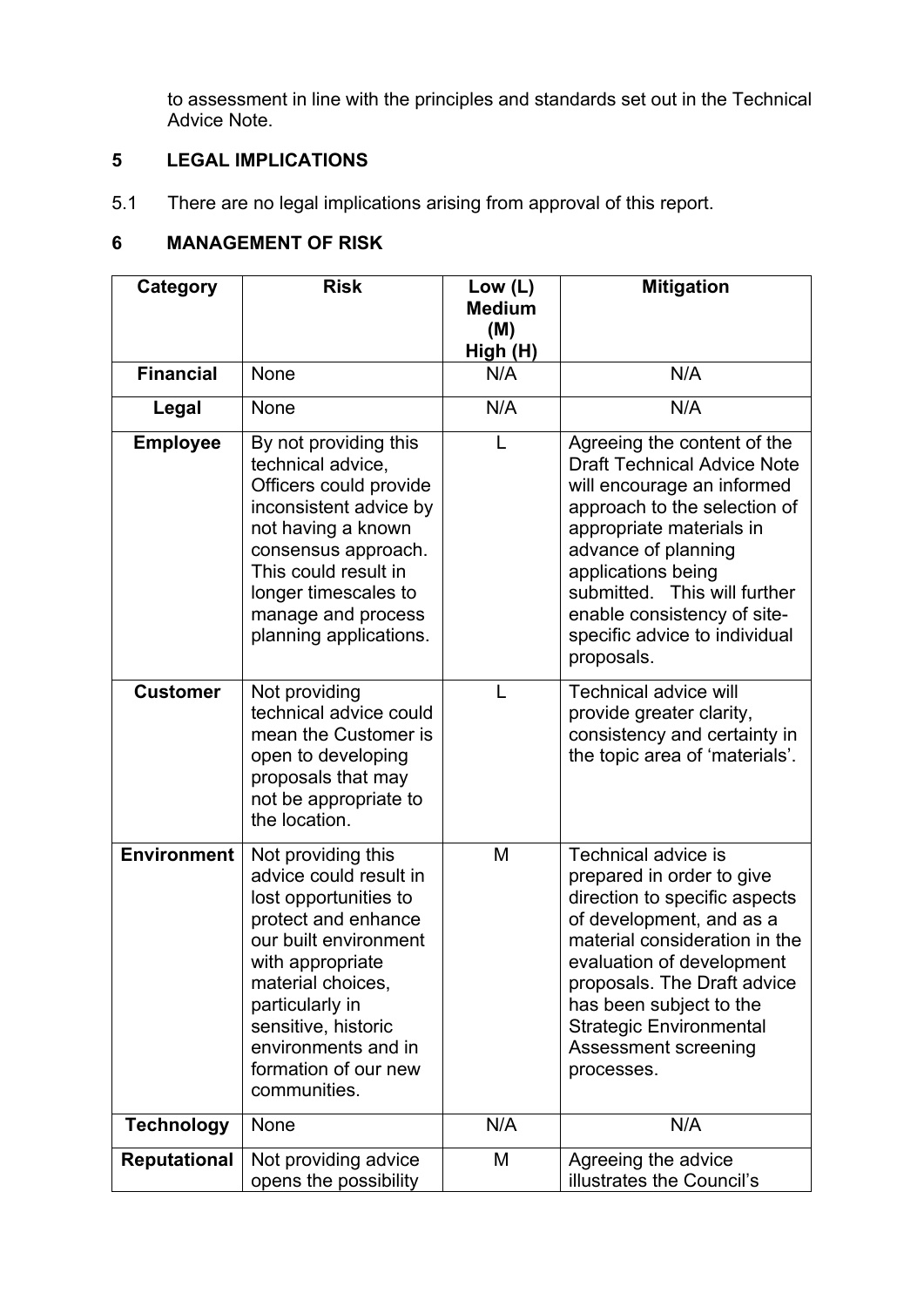| of inconsistency and   | approach to development     |
|------------------------|-----------------------------|
| poor-quality decision- | matters to protect and      |
| making about           | enhance our city through    |
| Aberdeen's identity    | clear and consistent means. |
| and sense of place.    |                             |

# **7 OUTCOMES**

| <b>Local Outcome Improvement Plan Themes</b>                    |                                                                                                                                                                                                                                                                                                                   |
|-----------------------------------------------------------------|-------------------------------------------------------------------------------------------------------------------------------------------------------------------------------------------------------------------------------------------------------------------------------------------------------------------|
|                                                                 | <b>Impact of Report</b>                                                                                                                                                                                                                                                                                           |
| <b>Prosperous</b><br><b>Economy</b>                             | Technical guidance on the topic of 'Materials' helps to stimulate<br>ideas at the earliest stage of the design process for new<br>developments whilst taking into consideration Aberdeen's distinct<br>sense of place which helps strengthen the identity of Aberdeen to<br>economic investment (Key Driver 1.3). |
| <b>Prosperous</b><br><b>People (Children</b><br>& Young People) | Public consultation was available to all ages helping to foster<br>inclusive decision making (Key Driver 7.1). Officers actively<br>engaged young people in the Draft Materials TAN as part of<br>World Children's Day.                                                                                           |
| <b>Prosperous</b><br>People (Adult)                             | No direct links however consistent advice on materials helps to<br>foster improved sense of civic pride, and attractive built<br>environments can contribute toward mental well-being.                                                                                                                            |
| <b>Prosperous Place</b>                                         | The Draft TAN promotes the use of high-quality and sustainable<br>materials, which considered their life-cycle and climate change<br>adaptability (Key Driver 14.1).                                                                                                                                              |

| <b>Design Principles of Target Operating Model</b> |                                                                                                                                                                                                                                                                                                                                                                                                          |
|----------------------------------------------------|----------------------------------------------------------------------------------------------------------------------------------------------------------------------------------------------------------------------------------------------------------------------------------------------------------------------------------------------------------------------------------------------------------|
|                                                    | <b>Impact of Report</b>                                                                                                                                                                                                                                                                                                                                                                                  |
| <b>Customer</b><br><b>Service Design</b>           | Consultation included both internal and external stakeholders and<br>was hosted digitally on the Council's 'Consultation Hub'. Public<br>consultation on Council advice documents ensures they are<br>inclusive.                                                                                                                                                                                         |
| Organisational<br><b>Design</b>                    | The Draft TAN was available to view on the Council's website and<br>the outcomes of the public consultation process are now being<br>reported to Committee for transparency. The Draft TAN also took<br>on board comments expressed as part of internal consultation with<br>colleagues from teams across the Strategic Place Planning<br>Service, including hosting a workshop discussion on the topic. |
| Governance                                         | Technical guidance is governed through the Council's Committee<br>Reporting Procedure to ensure transparency and the consultation<br>process allows the creation of an inclusive document. Guidance<br>will be reviewed alongside future development plan review<br>process.                                                                                                                             |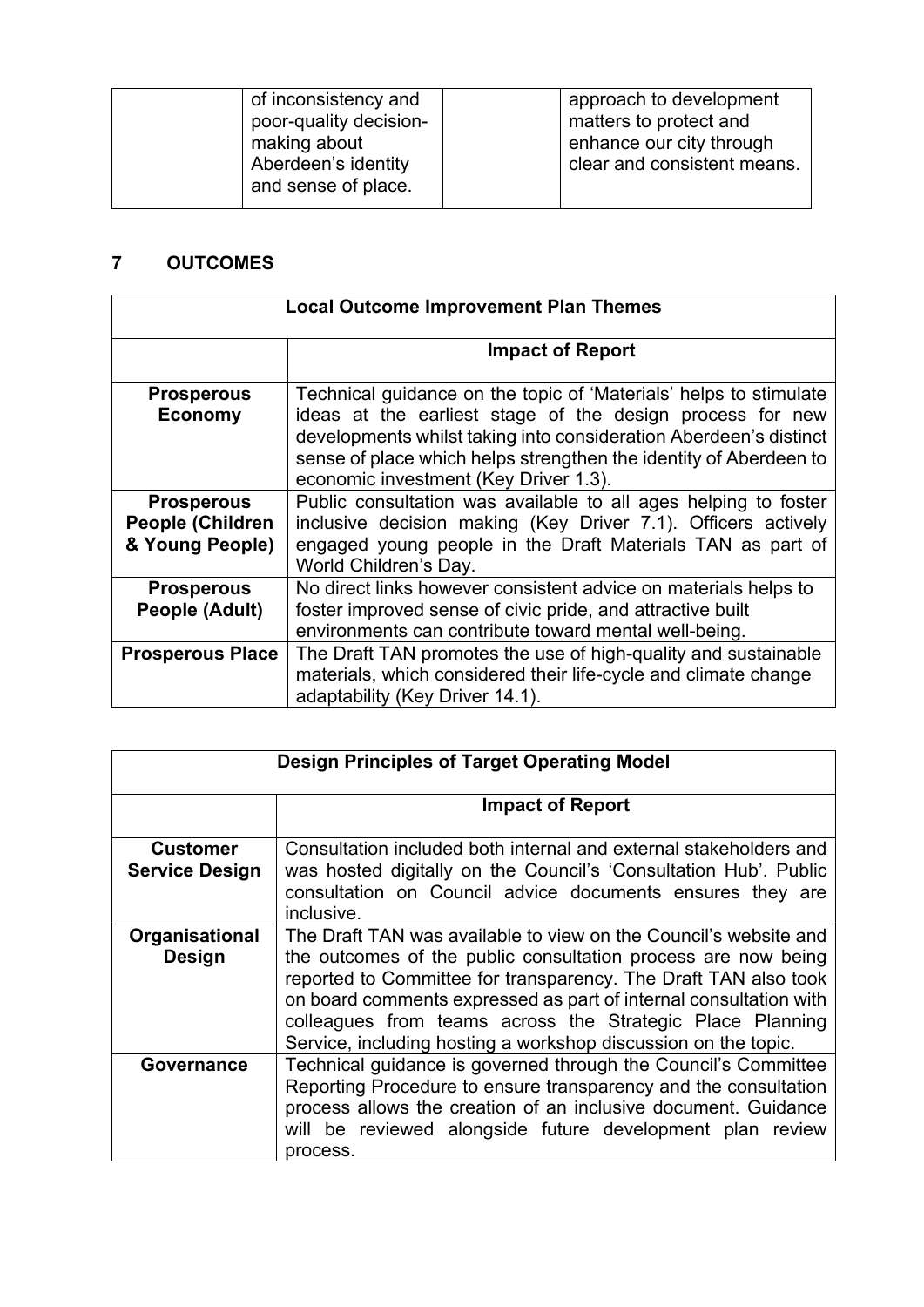| <b>Workforce</b>      | Technical advice allows for a more informed and consistent<br>approach to decision making, saving staff time and is supported by<br>in-house skills on the topic area. |
|-----------------------|------------------------------------------------------------------------------------------------------------------------------------------------------------------------|
| <b>Process Design</b> | This Technical Advice Note has been developed due to the                                                                                                               |
|                       | absence of anything existing which sets out general parameters                                                                                                         |
|                       | for the selection of external materials.                                                                                                                               |
| <b>Technology</b>     | Technical Advice Notes are available as an on-line resource to any                                                                                                     |
|                       | interested party.                                                                                                                                                      |
| <b>Partnerships</b>   | Technical Advice would be ultimately approved following                                                                                                                |
| and Alliances         | engagement and consultation with external interested parties                                                                                                           |
|                       | including formally constituted groups.                                                                                                                                 |

### **8 IMPACT ASSESSMENTS**

| Assessment                                                     | Outcome                                                                                                                                                                                                                                                                                                                                                                                                                                                                                                     |
|----------------------------------------------------------------|-------------------------------------------------------------------------------------------------------------------------------------------------------------------------------------------------------------------------------------------------------------------------------------------------------------------------------------------------------------------------------------------------------------------------------------------------------------------------------------------------------------|
| <b>Equality &amp; Human Rights</b><br><b>Impact Assessment</b> | EHRIA completed when the document was presented to<br>Committee initially on 19 September 2019 – the<br>assessment showed a neutral impact on the protected<br>groups. The assessment did raise indirect potential risk<br>to people with visual impairment from the use of glass in<br>building facades; and the Draft TAN has been updated<br>accordingly. The comments received as part of the<br>public consultation did not raise any issues which it was<br>felt a review of the EHRIA was necessary. |
| <b>Data Protection Impact</b><br><b>Assessment</b>             | Not required                                                                                                                                                                                                                                                                                                                                                                                                                                                                                                |
| Duty of Due Regard /<br><b>Fairer Scotland Duty</b>            | Not applicable                                                                                                                                                                                                                                                                                                                                                                                                                                                                                              |

## **9 BACKGROUND PAPERS**

- 9.1 Aberdeen Local Development Plan 2017 [https://www.aberdeencity.gov.uk/sites/default/files/LDP\\_WS\\_20170328.pdf](https://www.aberdeencity.gov.uk/sites/default/files/LDP_WS_20170328.pdf)
- 9.2 Proposed Aberdeen Local Development Plan 2020 [https://committees.aberdeencity.gov.uk/documents/s107795/Appendix%201%](https://committees.aberdeencity.gov.uk/documents/s107795/Appendix%201%20-%20Proposed%20Local%20Development%20Plan.pdf) [20-%20Proposed%20Local%20Development%20Plan.pdf](https://committees.aberdeencity.gov.uk/documents/s107795/Appendix%201%20-%20Proposed%20Local%20Development%20Plan.pdf)
- 9.3 Planning Development Management Committee Report PLA/19/046: Technical Advice Note: Material [https://committees.aberdeencity.gov.uk/ieListDocuments.aspx?CId=348&MId](https://committees.aberdeencity.gov.uk/ieListDocuments.aspx?CId=348&MId=6673&Ver=4) [=6673&Ver=4](https://committees.aberdeencity.gov.uk/ieListDocuments.aspx?CId=348&MId=6673&Ver=4)
- **10 APPENDICES**